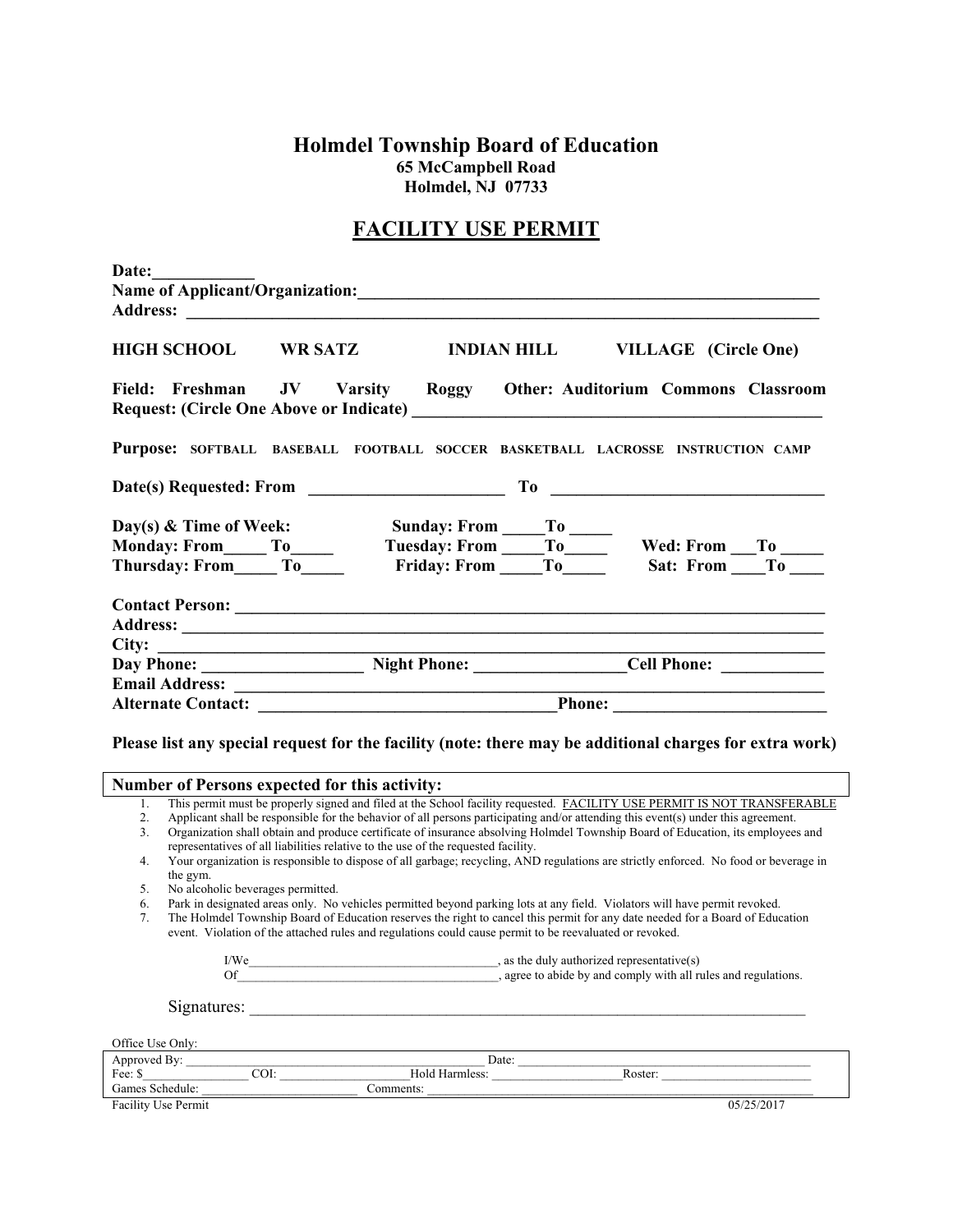Holmdel Township Board of Education 65 McCampbell Road Holmdel, NJ 07733

## HOLMDEL TOWNSHIP BOARD OF EDUCATION

Hold Harmless Agreement

To the fullest extent permitted by law, \_\_\_\_\_\_\_\_\_\_\_\_\_\_\_\_\_\_\_\_\_\_\_\_\_\_\_\_\_\_\_\_\_\_\_\_\_\_\_\_\_\_\_ (Name of Individual/Group/Organization)

agrees to defend, pay on behalf of, indemnify and hold harmless the Holmdel Township Board of Education, its elected and appointed officials, its agents, employees and volunteers and others working on behalf of the Holmdel Township Board of Education (the "Indemnitee") against any and all claims demands, suits, or loss, including all costs connected therewith, and for any damages which may be asserted, claimed or recovered against or from Indemnitee, by reason of personal injury, including bodily injury or death and/or property damage including loss of use thereof, caused by the acts or omissions of

while conducting

(Name of Individual/Group/Organization) (Function)

(Signature/Title) (Date)

(Phone)